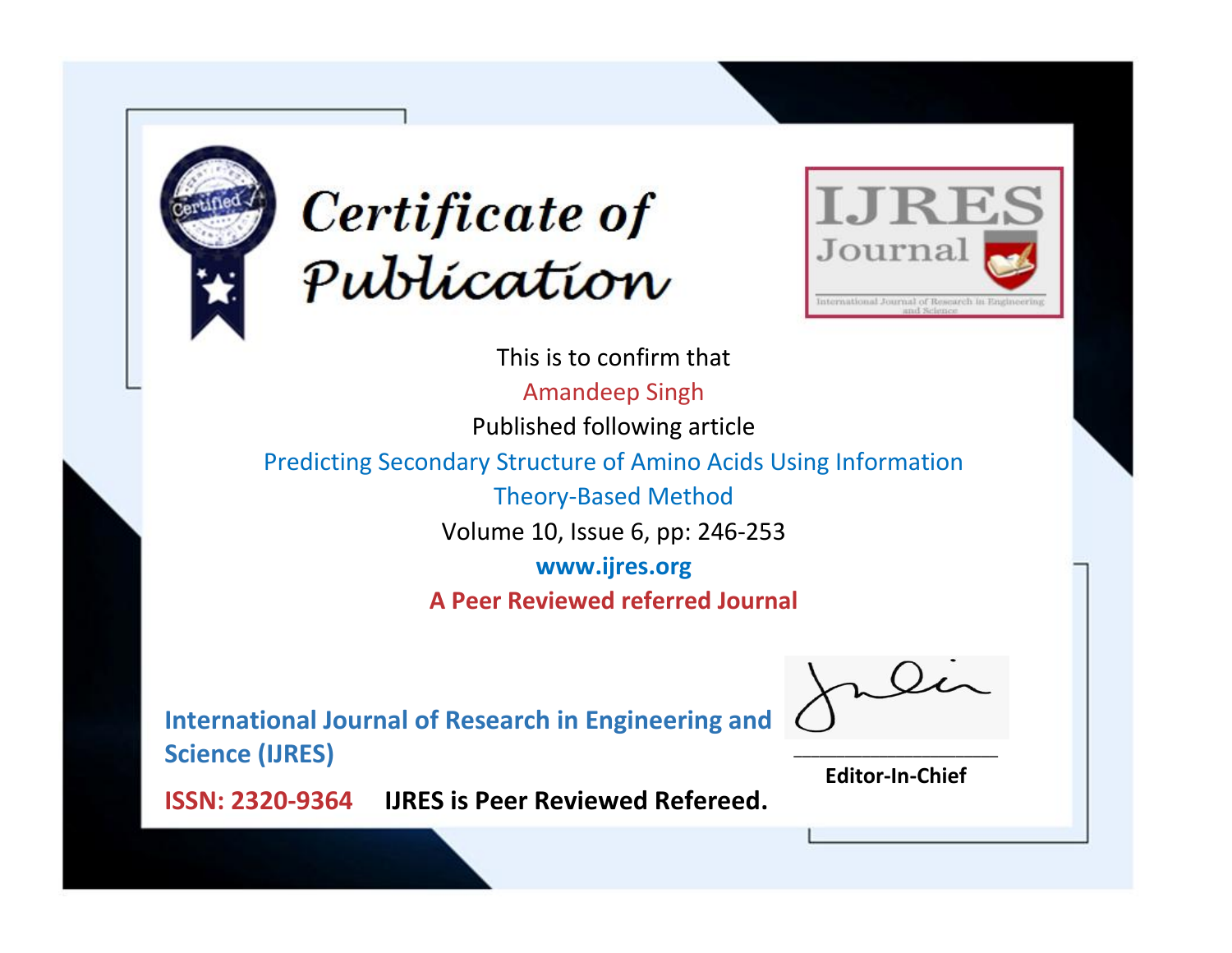



This is to confirm that Deepak Sharma Published following article Predicting Secondary Structure of Amino Acids Using Information Theory-Based Method Volume 10, Issue 6, pp: 246-253 **www.ijres.org A Peer Reviewed referred Journal**

**International Journal of Research in Engineering and Science (IJRES)**

\_\_\_\_\_\_\_\_\_\_\_\_\_\_\_\_\_\_\_\_\_\_\_\_ **Editor-In-Chief**

**Journal.**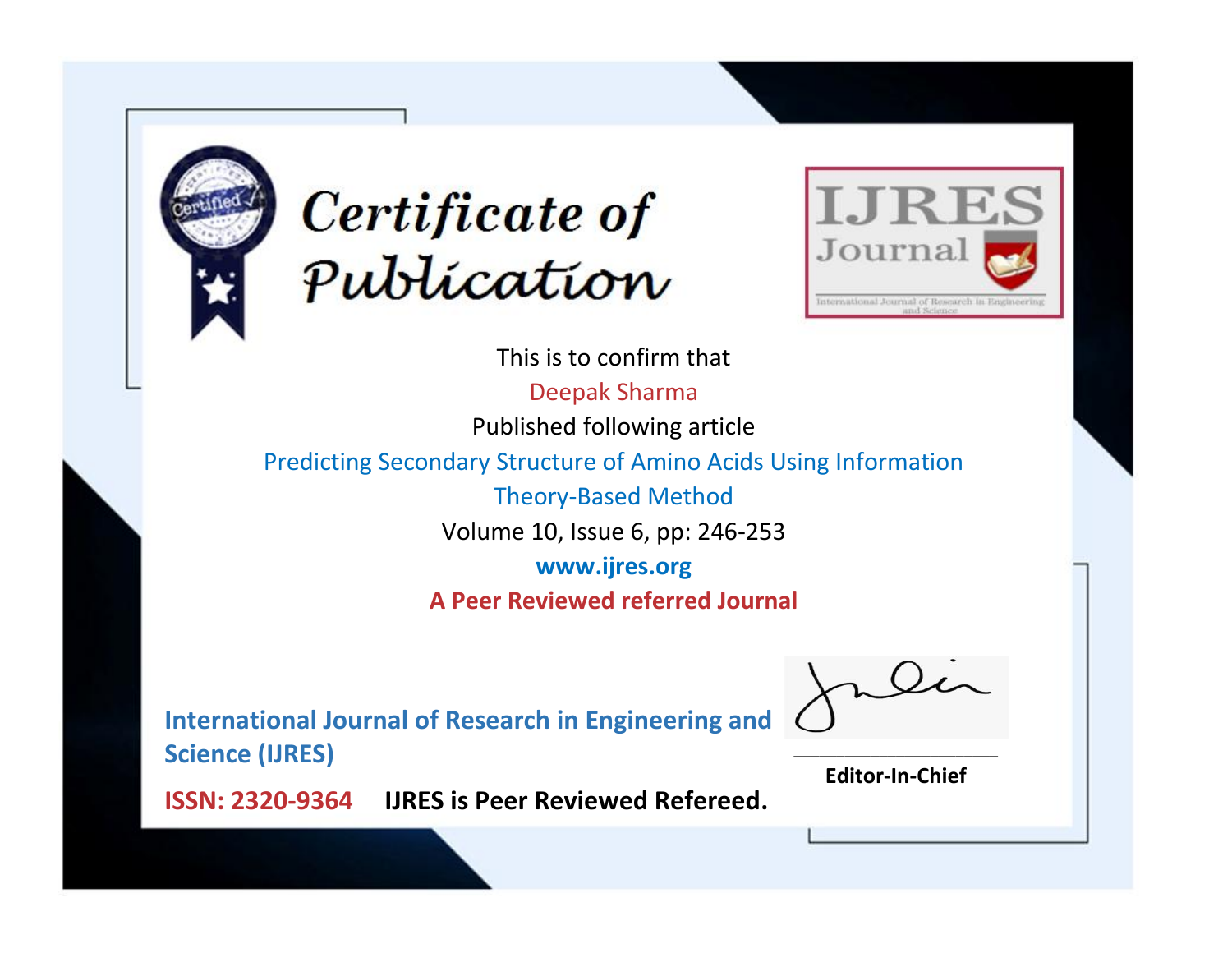



This is to confirm that Gurjeet Singh Mattu Published following article Predicting Secondary Structure of Amino Acids Using Information Theory-Based Method Volume 10, Issue 6, pp: 246-253 **www.ijres.org A Peer Reviewed referred Journal**

**International Journal of Research in Engineering and Science (IJRES)**

\_\_\_\_\_\_\_\_\_\_\_\_\_\_\_\_\_\_\_\_\_\_\_\_ **Editor-In-Chief**

**Journal.**